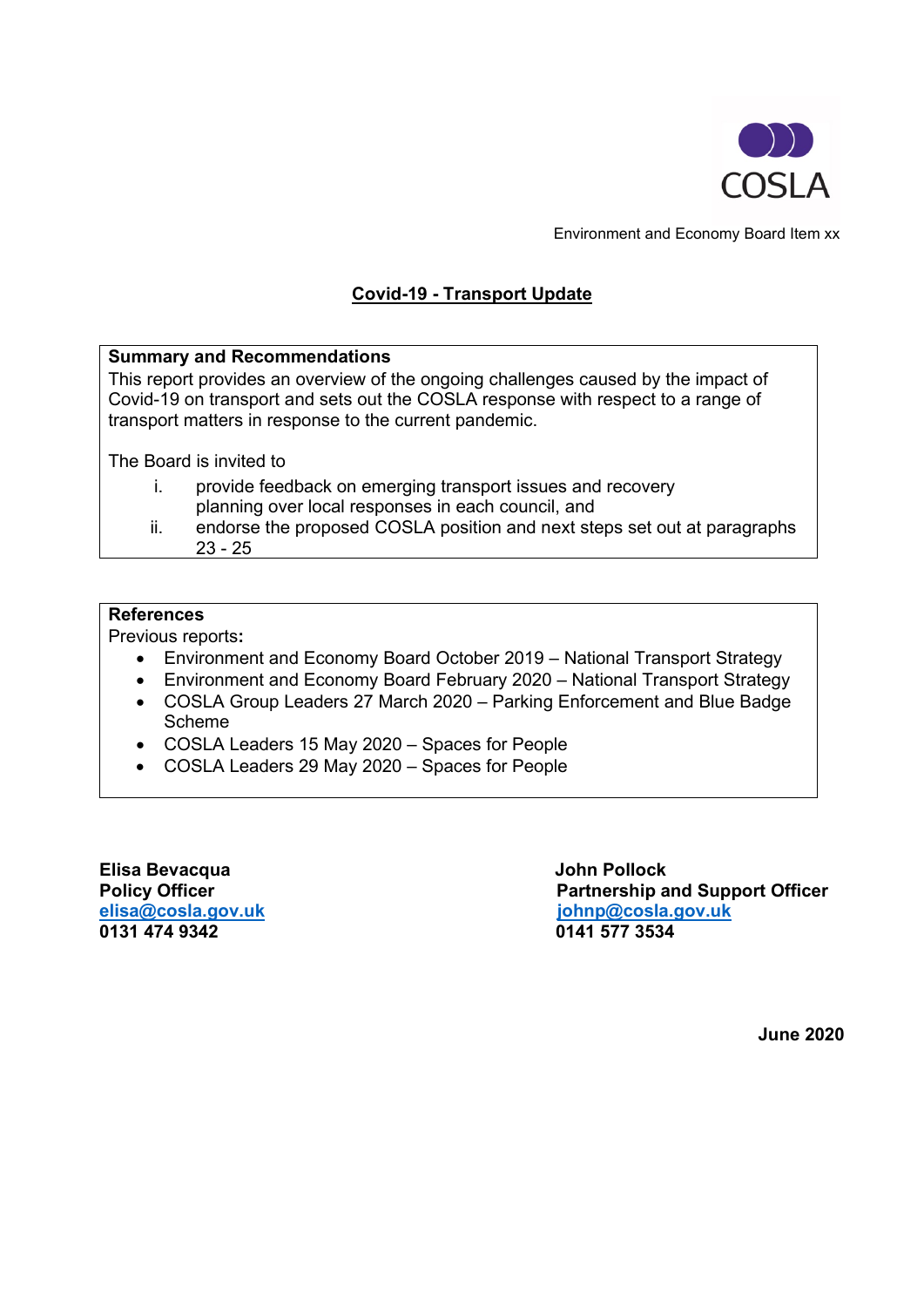

# **Covid-19 - Transport Update**

## **Purpose**

1. This paper seeks to update Board on the transport implications of Covid-19 and highlights key issues for consideration as the lockdown is progressively eased.

# **Current Position**

2. Transport represents an integral element of the Board's workplan in recognition of its role in supporting and enabling the functioning of our society and economy. Activity prior to the Covid-19 outbreak focussed on working with Local and Scottish Government partners to develop national transport and active travel policy in the context of the current climate emergency; influencing aspects of transport legislation and facilitating their implementation; seeking to align transport considerations with wider policy aims such as sustainable economic development, regional working and planning reform. This work has been temporarily suspended to allow COSLA to focus on the Covid-19 response. This report provides detail on this response and on the likely next steps as we move into a recovery phase and the lockdown is progressively eased.

### **What is changing**?

#### *The Impact of Covid-19 on Transport*

- 3. The impact of Covid-19 on the transport system has been unprecedented, with far reaching and long-term implications. The announcement of a lockdown and associated restrictions on all but essential travel on March 23 was immediately followed by a pronounced decrease across all modes of transport. The introduction of social distancing measures on March 26 to limit the spread of the virus affected people, services and businesses, with advice from the Chief Medical Officer for all non-essential business premises, sites, attractions and services to close or be paused unless and until operations could be undertaken safely and in a way that is fully compliant with social distancing. At the time of writing these measures are still fully in place in Scotland, though some of them are expected to be relaxed as per the [framework for decision](https://www.gov.scot/publications/coronavirus-covid-19-framework-decision-making-scotlands-route-map-through-out-crisis/) making published on 21 May by the Scottish Government.
- 4. Since the beginning of the lockdown demand for public transport has fallen by between 85 and 90 per cent against normal in Scotland. On buses, drivers and customers have also been urged to follow advice provided by the Scottish Government, keeping a reasonable distance where possible, using contactless payment methods and practicing good hygiene to prevent the spread of the virus. On 11 May, the Scottish Government recommended using face coverings in limited circumstances, which included those traveling or working on public transport. Public use of facial coverings is not however currently being made mandatory or being enforced. Providers have also implemented a range of protocols such as enhanced cleaning regimes of vehicles to further enhance workforce and customer protection.
- 5. The latest available [transport trend data](https://www.transport.gov.scot/publication/covid-19-transport-trend-data-11-17-may-2020/) from 11 to 17 May produced by Transport Scotland gives an indication of how travel behaviours are being affected by Covid-19 by comparing journeys taken across main modes against estimations of typical travel patterns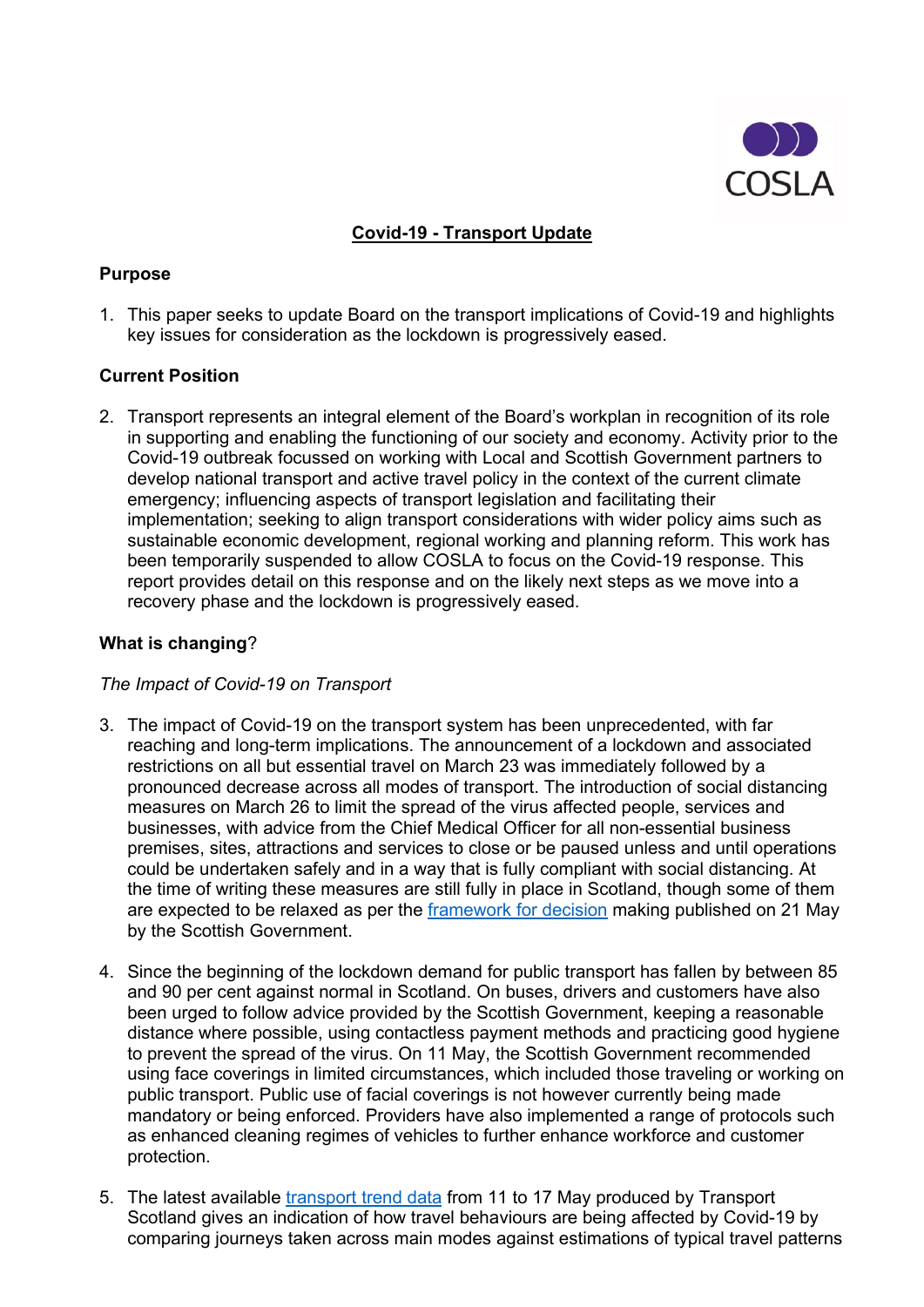at this time of year. Bus journeys have generally decreased despite a slight increase in concessionary journeys by 10% compared to the lockdown baseline. There has also been an increase of 35% in car journeys, 50% and 30% in cycling and walking journeys respectively. Rail and plane journeys were both down by 50% and 10% respectively. Overall the data shows the extent to which travel behaviours have been affected by Covid-19, with more people choosing to drive, walk and cycle when taking their essential local journeys.

6. Transport Scotland also announced on 22 March that ferry journeys would solely be for island residents, those who have an essential need to travel to or from the mainland and for essential supplies or businesses.

### *Public Transport*

- 7. Since the start of the crisis, the focus of transport providers has been on guaranteeing a reduced service which still allows freight, key workers and those on essential local journeys to continue to travel. For transport operators this has led to a sudden drop in revenue which has put a number of companies under financial pressure
- 8. In the specific context of the bus and coach industry, these unprecedented challenges have required both Scottish and Local Government to take steps to offset the impact of reduced demand on services and protect the industry for the future, while also balancing this with the level of service provided and availability of national reliefs and supports (e.g. Coronavirus Job Retention Scheme (furlough scheme)). To support Local Authorities in this process, COSLA developed a set of funding assumptions to guide local decisions on the support for providers of both home-to-school transport and other contracted services. The guidance stressed the need for local flexibility to deploy resources and the importance of keeping providers solvent. At a national level, Scottish Government continues to pay National Concessionary Travel Scheme reimbursement against claims and has put in place a temporary Covid-19 support grant for operators. In order to provide flexibility to operators, COSLA also worked in partnership with Association of Transport Co-Ordinating Officer (ATCO) and the Traffic Commissioner for Scotland, to put in place a quicker process for agreeing short notice temporary variations to bus services which were directly affected by Covid-19.
- 9. As Scottish Government begins to frame its national plans for progressive easing of lockdown measures, the financial, social and operational challenges that the bus sector faces will be substantial. It has been widely acknowledged through regular discussions with operators, Transport Scotland, ATCO and the Scottish Traffic Commissioner that public transport provision will not be in a position to "bounce back" to normal. Even as the lockdown is gradually lifted, it is expected that social distancing measures will remain in place for the foreseeable future, which will drastically affect capacity on vehicles as demand is set to rise with some people returning to work and non-essential journeys being allowed again. Estimates provided by operators indicate that capacity will be between 10 and 25 per cent of 'normal' with the level of physical distancing required. It is also expected that there will be a degree of reluctance from some members of the public to use public transport as car travel will be perceived by some as safer and more convenient. Guidance on using public transport is expected imminently from Transport Scotland for both operators and passengers.
- 10. It is widely recognised that with limits being placed on public transport, active travel plays a major part in allowing people to move about both during and after restrictions are eased off. As the Transport Scotland trend data in paragraph 5 shows, walking and cycling has increased during the current lockdown. This is discussed in more depth in the next section of the report.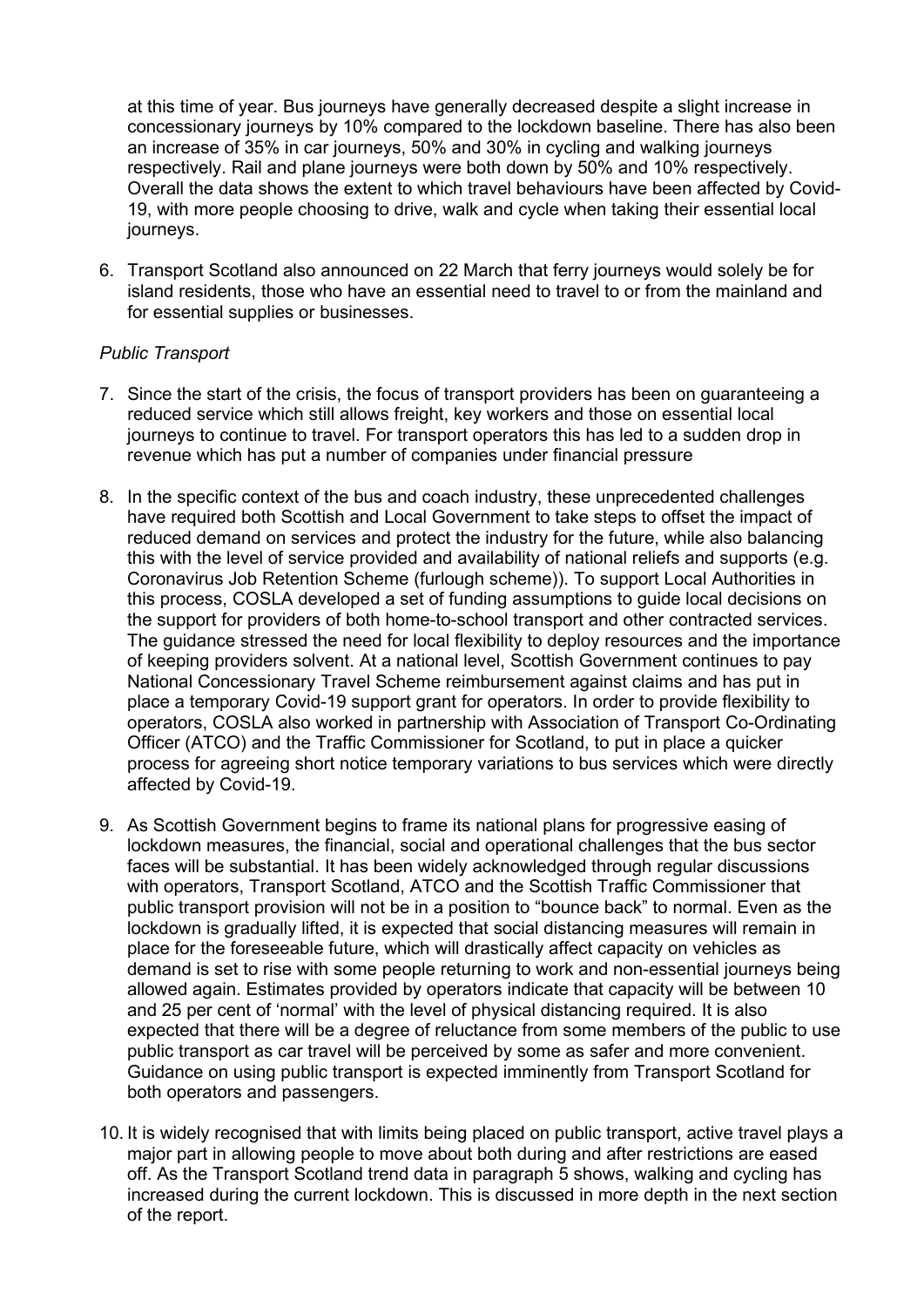## *Active Travel Funding (Spaces for People)*

- 11. On 28 April the Cabinet Secretary for Transport, Infrastructure and Connectivity, Michael Matheson, announced that £10 million of existing active travel funding was to be repurposed to fund temporary projects to encourage safe walking, wheeling and cycling during the current emergency and in the recovery phase. This initiative was called Spaces for People.
- 12. The fund is administered by Sustrans on behalf of Transport Scotland. Statutory bodies including Local Authorities - are allowed to bid for funding for these temporary projects and there is no limit on the amount or number of times that bids can be made. The fund is 100% capital funding unlike other funds that are administered by Sustrans which require match funding from the Local Authority. The fund should be seen as not only a fund to increase access for people who want to use active travel but as a public health and public safety measure. The fund will be meet the needs of people using active travel to meet the social distancing measures that have been introduced during the Covid-19 crisis.
- 13. The Spokesperson wrote to the Cabinet Secretary on 30 April 2020 to express concern on the lack of consultation prior to the announcement being made. It was also highlighted that although the aims of the fund were laudable there were concerns about the pressure a bidding process would place on Local Authorities at a time where the focus was dealing with the emergency. Mindful of this concern, Transport Scotland have instructed Sustrans to make the application process as simple as possible. COSLA officers have been in regular dialogue with Sustrans to ascertain whether successful bidders will have to undertake any reporting. As of writing this report this has not be confirmed.
- 14. In addition to our representation to the Cabinet Secretary, we are aware of concerns from the Freight Transport Association in relation to the announcement. These include:
	- Any temporary reallocation of road space for walking and cycling can be flexed and changed in a dynamic way to reflect changes in demand and to ensure access for vital logistics services;
	- Kerbside access is maintained at all times for deliveries and servicing, and
	- Local businesses will be consulted but recognising that many will have temporarily closed and therefore may not have the ability to respond.

These issues have been raised with SCOTS and will be taken into consideration when looking at implementing temporary measures.

- 15. In recognition of the concerns which arose after the announcement a paper was presented to 15 May 2020 Leaders Meeting. Leaders agreed the recommendation in the paper for COSLA officers to continue to work with Local Authorities and Transport Scotland to establish further details and ensure that the fund meets the needs of Local Authorities.
- 16. In line with the position agreed by Leaders, COSLA officers continued to meet Transport Scotland, SCOTS and Sustrans about the operation of the fund. This led us to find out that the Cabinet Secretary was planning to announce on 26 May that the fund would be increased from £10 million to £30 million as a response to the demand for funding received to date by Sustrans.
- 17. Reassurance was received from the Cabinet Secretary during a call with the Environment and Economy Spokesperson prior to his announcement that as many local authorities as possible would be enabled to and supported by SUSTRANS to benefit from the Fund where they expressed an interest. Mr Matheson also committed to ongoing discussions with COSLA on the broader active travel funding agenda and to address the body of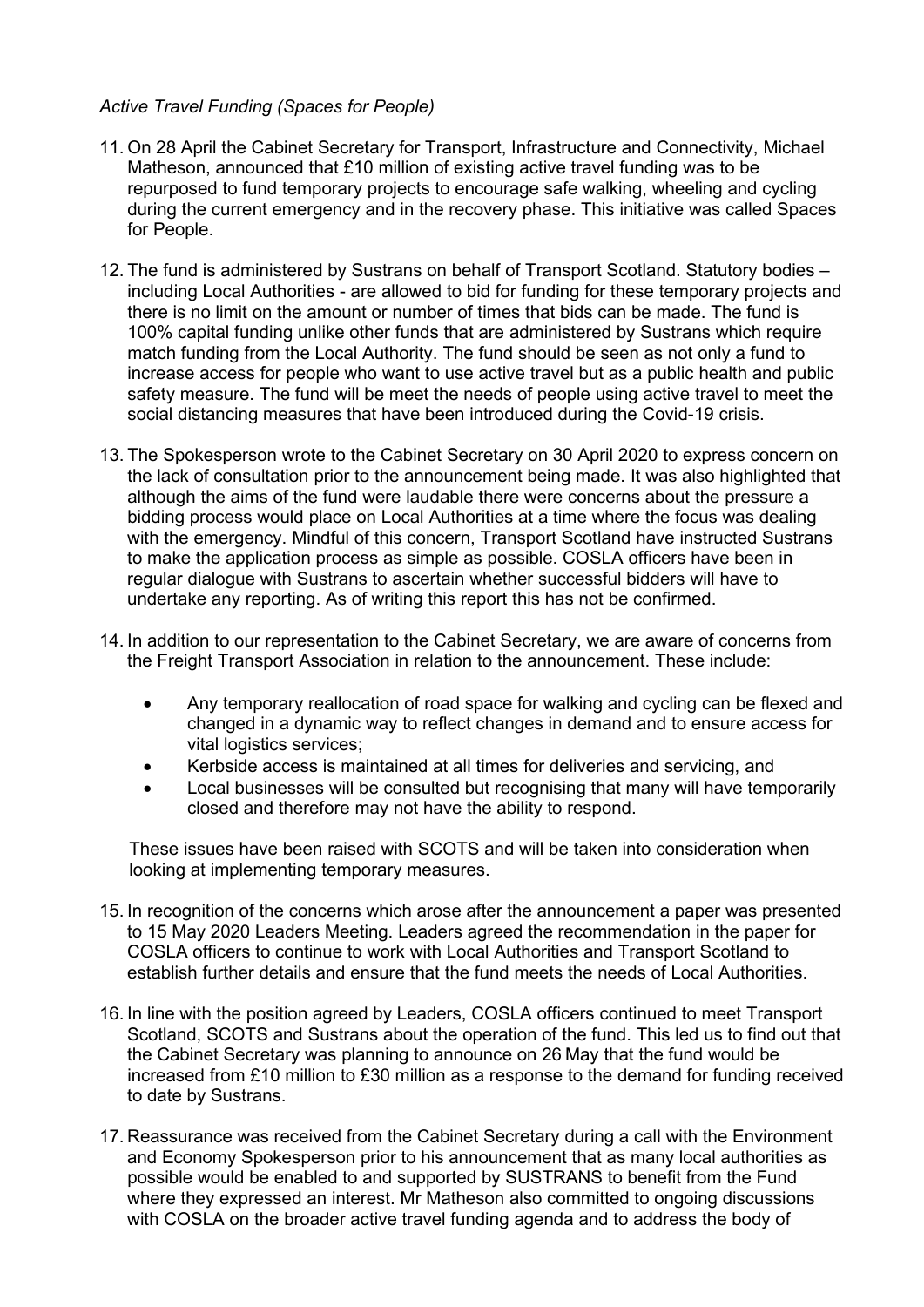concern within Local Government over aspects of the current funding arrangements. A full outline of the discussion was provided in a paper to COSLA Leaders on 29 May.

- 18. As of writing this report,10 Local Authorities have received funding from Sustrans, a total of 27 Local Authorities have registered interest on the Fund's portal, and multiple applications are either being worked on or being assessed.
- 19. COSLA continues to work with SUSTRANS, Transport Scotland and SCOTS to facilitate even uptake of funding at a local level as well as help identify and where possible resolve issues emerging on the Fund.

# *The Future*

- 20. While there are many unknowns and questions over how COVID19 will impact the future of our transport and road networks, there are immediate clear challenges and priorities faced by Local Government – an initial overview of these is provided below and it is likely that further areas of focus will emerge over the coming weeks in consultation with different professional groups as well as feedback from the Board when this report is considered:
	- Public transport operators' capacity to deliver services following the drastic reduction in revenue caused by Covid-19 and councils' ability to financially backfill any subsidised services which could be either handed back or reduced in the long term;
	- Similarly to the economy, there is a clear risk that a reduction in the commercial market could disproportionately affect those who rely exclusively on public transport for access to shops, work and essential services. This is particularly the case for remote communities which already suffer from poorer transport links;
	- Resource implications and feasibility of adapting local transport provision to social distancing measures for both school transport and other contracted services;
	- Clear messaging is required at both national and local level to anticipate potential uncertainty around use of public transport following easing of lockdown;
	- Need for regular monitoring and joint working between Scottish and Local Government to ensure transport requirements are considered during policy making. This will particularly be the case over the coming weeks and months as national sectoral guidance is produced and regularly reviewed by the Scottish Government in line with public health advice;
	- There will also be a need for a phased reintroduction of previously relaxed traffic/parking management and enforcement in anticipation of the return to work and school for many over the coming days and weeks. [Guidance](https://www.britishparking.co.uk/write/Documents/COVID-19/Local_Authority_Parking_Operational_Advice_during_Covid_19_-_Scotland_V3_28_April_2020.pdf) issued jointly by the British Parking Association and COSLA currently recommends that any enforcement activity focuses on incidents of obstructive or dangerous parking that could have a more significant impact on road safety and access for emergency and essential services, and
	- Information provided by SCOTS shows that the current focus within roads authorities is generally on road maintenance operations considered to be safety critical during the current Covid-19 emergency as per Scottish Government guidance, with many staff either on stand-by or redeployed to other services such as waste. As restrictions begin to be eased, a phased workforce return will be necessary to address the backlog of repairs and other essential works that have been temporarily paused.
- 21. As the Scottish Government launched its [route map](https://www.gov.scot/binaries/content/documents/govscot/publications/strategy-plan/2020/05/coronavirus-covid-19-framework-decision-making-scotlands-route-map-through-out-crisis/documents/covid-19-framework-decision-making-scotlands-route-map-through-out-crisis/covid-19-framework-decision-making-scotlands-route-map-through-out-crisis/govscot%3Adocument/covid-19-framework-decision-making-scotlands-route-map-through-out-crisis.pdf) through and out of the crisis on 21 May, general consensus is that transport represents a substantial element of the nation's transition out of lockdown. During his statement to the Scottish Parliament on Tuesday 26 May, the Cabinet Secretary for Transport, Infrastructure and Connectivity launched the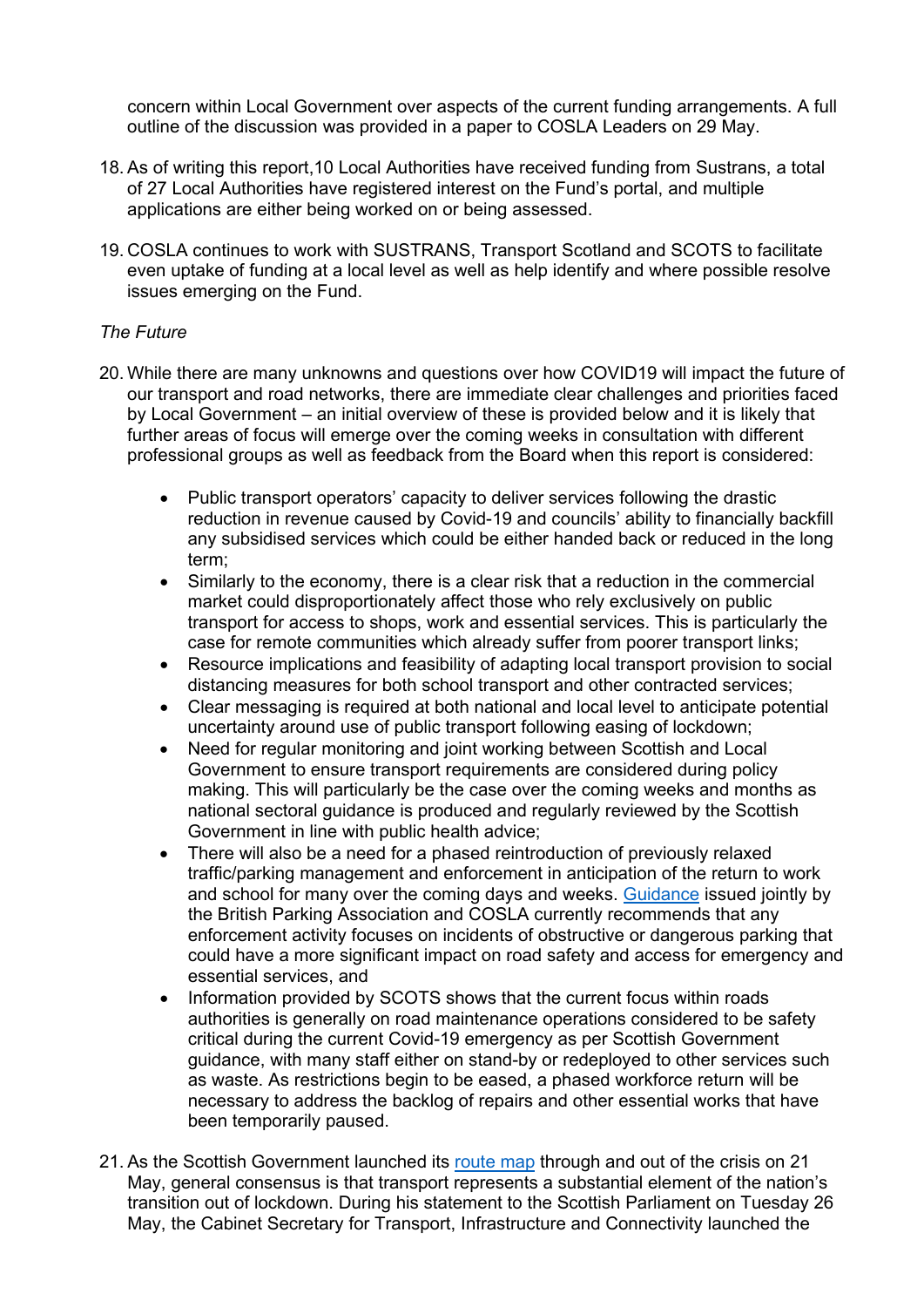[Transport Transition Plan](https://www.transport.gov.scot/coronavirus-covid-19/transport-transition-plan/) which seeks to:

- provide guidance to support the easing of restrictions on everyday life and movement
- support economic recovery within the transport sector and broader economy, and
- develop the future of transport in Scotland
- 22. The plan will constantly evolve to mirror the different stages of transition out of the current lockdown and the different transport requirements which will apply at each stage. COSLA has been invited to feed into this work and we will report back to the Board as more detail becomes available on the Plan.

# **Proposed COSLA position**

- 23. In order to inform our contribution to the national recovery response as well as steer the general direction of our work going forward on the priorities identified at paragraph 20, a set of high-level principles are set out below for input and endorsement by the Board:
	- We must be mindful of avoiding a one-size-fits all approach to recovery thinking as challenges and experiences will differ drastically across the country and where appropriate we should stress the need for local responses to local issues in national guidance;
	- Public transport provision will be critical to keep our communities connected with jobs, homes, services and schools. It is paramount for Local Government to be in a position to guarantee an acceptable level of service going forward, while taking steps to safeguard the safety of both passengers, staff and pupils going back to school. When thinking about public transport provision post-Covid we have to ensure that those who are vulnerable or live in disadvantaged communities are not disproportionately affected;
	- We need to continue drawing from Local Government professional expertise to gauge the implications on resource and capacity of the Local Government transport response to Covid-19, to inform discussions with Scottish Government and recovery work being undertaken at a national level;
	- We should also not lose sight of our duty to deliver on climate change commitments and the role that transport plays in the transition to a net-zero society and economy as agreed previously by this Board. We should look for ways to lock in the active travel "gains" made in this period for the longer term in line with the sustainable travel hierarchy, which discourages individual car journeys. This is a critical window of opportunity to encourage and support active travel modes where these are appropriate and practical with the potential to shape a longer-term modal shift, and
	- As the Climate Change Committee emphasises in their [letter](https://www.theccc.org.uk/publication/letter-building-a-resilient-recovery-from-the-covid-19-crisis-to-roseanna-cunningham-msp/) to the Cabinet Secretary for Environment, Climate Change and Land Reform, we have an opportunity to embed new social norms, especially for travel, that benefit wellbeing, improve productivity and reduce emissions. While strengthening the roads network might play a role in the recovery from Covid-19, continued investment in resilient digital technology as well as scaling up low-carbon supply chains (electric vehicles and charging infrastructure) will certainly be required.

# **Next Steps**

24. The immediate next steps will be to begin engagement on the development of the aforementioned Transport Transition Plan at a national level, as well as feed into the internal work being carried out by the COSLA Special Interest Group considering recovery.